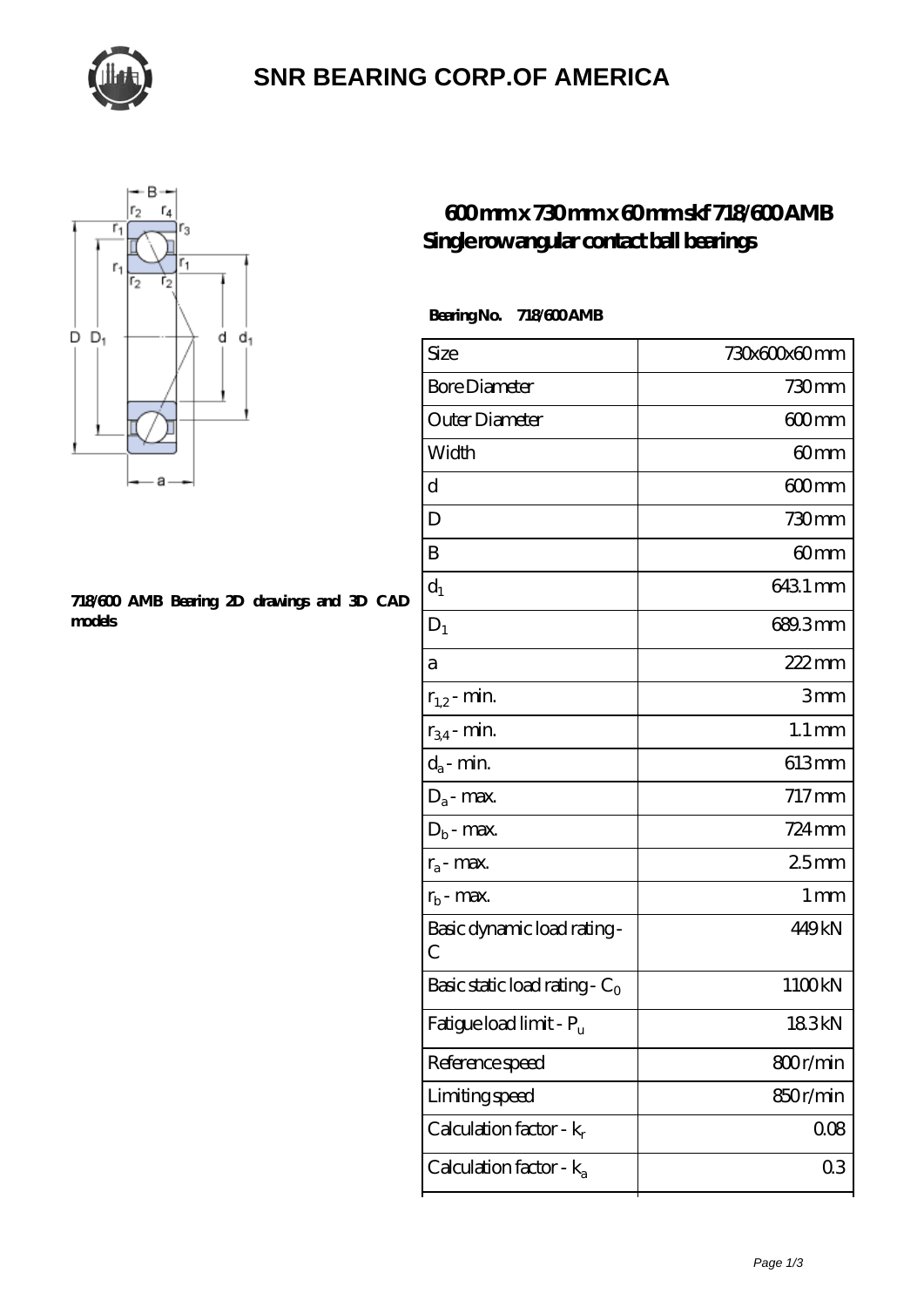

# **[SNR BEARING CORP.OF AMERICA](https://thebestofquebec.com)**

| Calculation factor - e         | 08                  |
|--------------------------------|---------------------|
| Calculation factor - X         | 063                 |
| Calculation factor - $Y_0$     | 066                 |
| Calculation factor - $Y_1$     | 0.78                |
| Calculation factor - $Y_2$     | 1.24                |
| Calculation factor - X         | 039                 |
| Calculation factor - $Y_0$     | 033                 |
| Calculation factor - $Y_1$     |                     |
| Calculation factor - $Y_2$     | 0.76                |
| $d_1$                          | 6431 mm             |
| $D_1$                          | 689.3mm             |
| $r_{1,2}$ min.                 | 3mm                 |
| $r_{34}$ min.                  | $1.1 \,\mathrm{mm}$ |
| $d_{a}$ min.                   | 613mm               |
| $D_a$ max.                     | $717$ mm            |
| $D_{\rm b}$ max.               | $724 \,\mathrm{mm}$ |
| $r_a$ max.                     | 25mm                |
| $r_{\rm b}$ max.               | 1 <sub>mm</sub>     |
| Basic dynamic load rating C    | 449kN               |
| Basic static load rating $C_0$ | 1100kN              |
| Fatigue load limit $P_u$       | 183kN               |
| Calculation factor A           | 845                 |
| Calculation factor $k_r$       | 008                 |
| Calculation factor e           | 08                  |
| Calculation factor X           | 039                 |
| Calculation factor $Y_0$       | 033                 |
| Calculation factor $Y_2$       | 0.76                |
| Calculation factor X           | 063                 |
| Calculation factor $Y_0$       | 066                 |
| Calculation factor $Y_1$       | 0.78                |
| Calculation factor $Y_2$       | 1.24                |
|                                |                     |